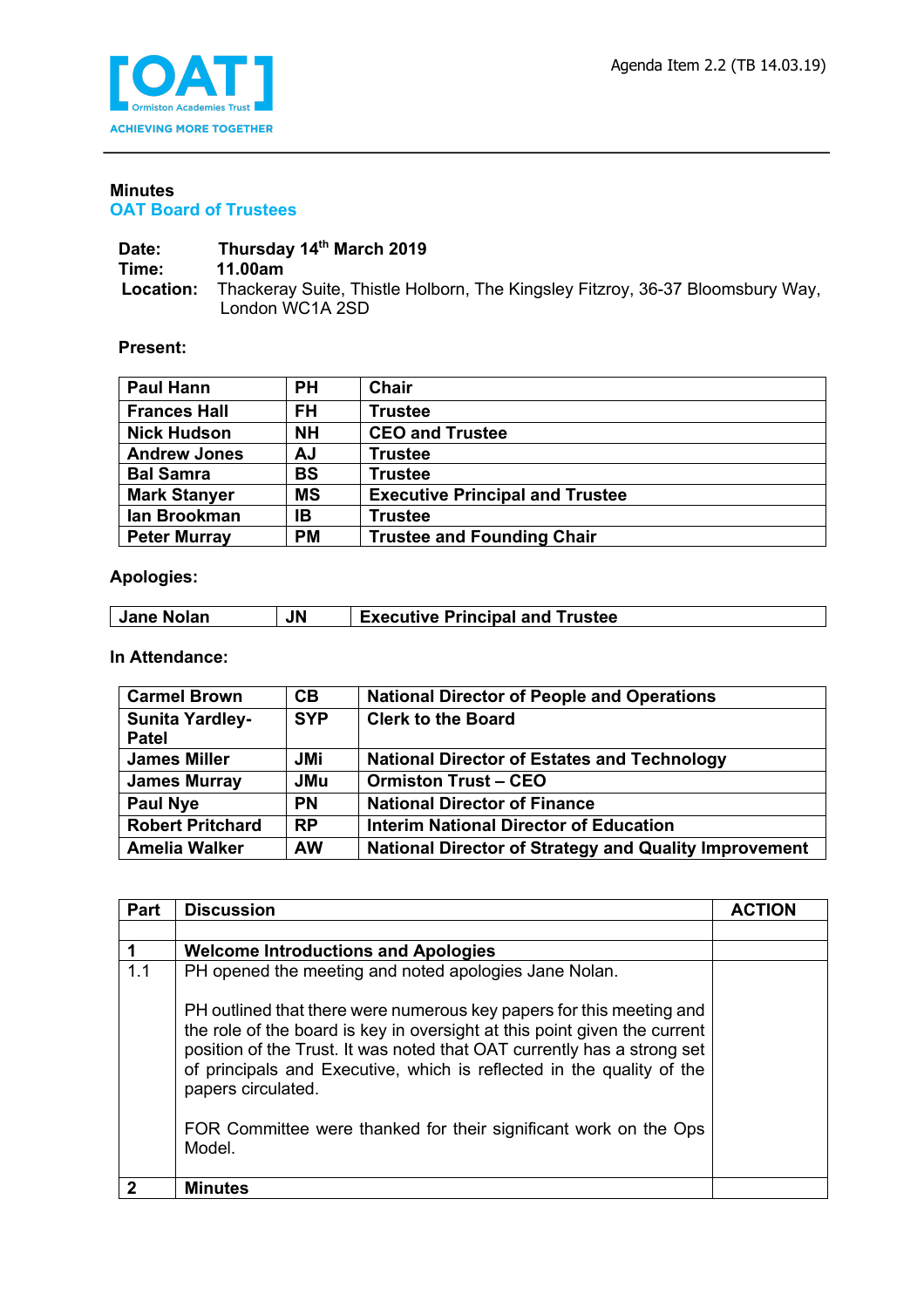

| 2.1 | Trust Board minutes for December approved subject to the<br>amendment to an inaccuracy in section 6.1; add 'these have been<br>corrected as part of the audit'                                                                                                                                                                      |  |
|-----|-------------------------------------------------------------------------------------------------------------------------------------------------------------------------------------------------------------------------------------------------------------------------------------------------------------------------------------|--|
|     | Trust Board minutes for January approved.                                                                                                                                                                                                                                                                                           |  |
|     | Confidential Trust Board minutes for January approved                                                                                                                                                                                                                                                                               |  |
|     | Matters arising complete.                                                                                                                                                                                                                                                                                                           |  |
| 4   | <b>SI Update</b>                                                                                                                                                                                                                                                                                                                    |  |
|     | RP presented the SI Strategy which considers the Institute of<br>Education (IoE), Lead practitioners and high-risk academies.                                                                                                                                                                                                       |  |
|     | RP outlined the changes to the regions and the staffing implications<br>associated.                                                                                                                                                                                                                                                 |  |
|     | FH asked whether the new regions tie in with the Ops Model? It<br>was confirmed that the regions align.                                                                                                                                                                                                                             |  |
|     | There was a discussion about the need for consistency in the<br>education experience offered to young people and the development<br>of trust wide expectations and non-negotiables. There was a focus<br>on lead practitioners, the positive receipt of these positions and the<br>plans to recruit more where budgets allow.       |  |
|     | There was a discussion about the links between the strategy and<br>curriculum aims, it was confirmed that the curriculum programme<br>would be presented at the next Board meeting.                                                                                                                                                 |  |
|     | There was a further discussion around the timeline for<br>implementation of a better aligned curriculum and whether there<br>should be a move to the same exam boards. It was concluded that<br>the quality and breadth of provision should be the focus.                                                                           |  |
|     | RP outlined the plans for the loE with a view to training, developing<br>and retaining our staff.                                                                                                                                                                                                                                   |  |
|     | BS suggested that the talent development aim of the loE is the focus<br>of communications of the Ops Model.                                                                                                                                                                                                                         |  |
|     | There was a discussion about Ofsted outcomes this year and a brief<br>update on safeguarding training and data collation for safeguarding<br>compliance.                                                                                                                                                                            |  |
|     | There was a discussion about the need to evaluate the outgoings<br>spent on alternative provision (AP) and whether there is a need to<br>investigate developing an OAT AP in certain areas where clusters of<br>schools could benefit. There were also considerations about the<br>standards of behaviour and consistent sanctions. |  |
|     | PH asked that the SI Strategy be circulated to trustees.                                                                                                                                                                                                                                                                            |  |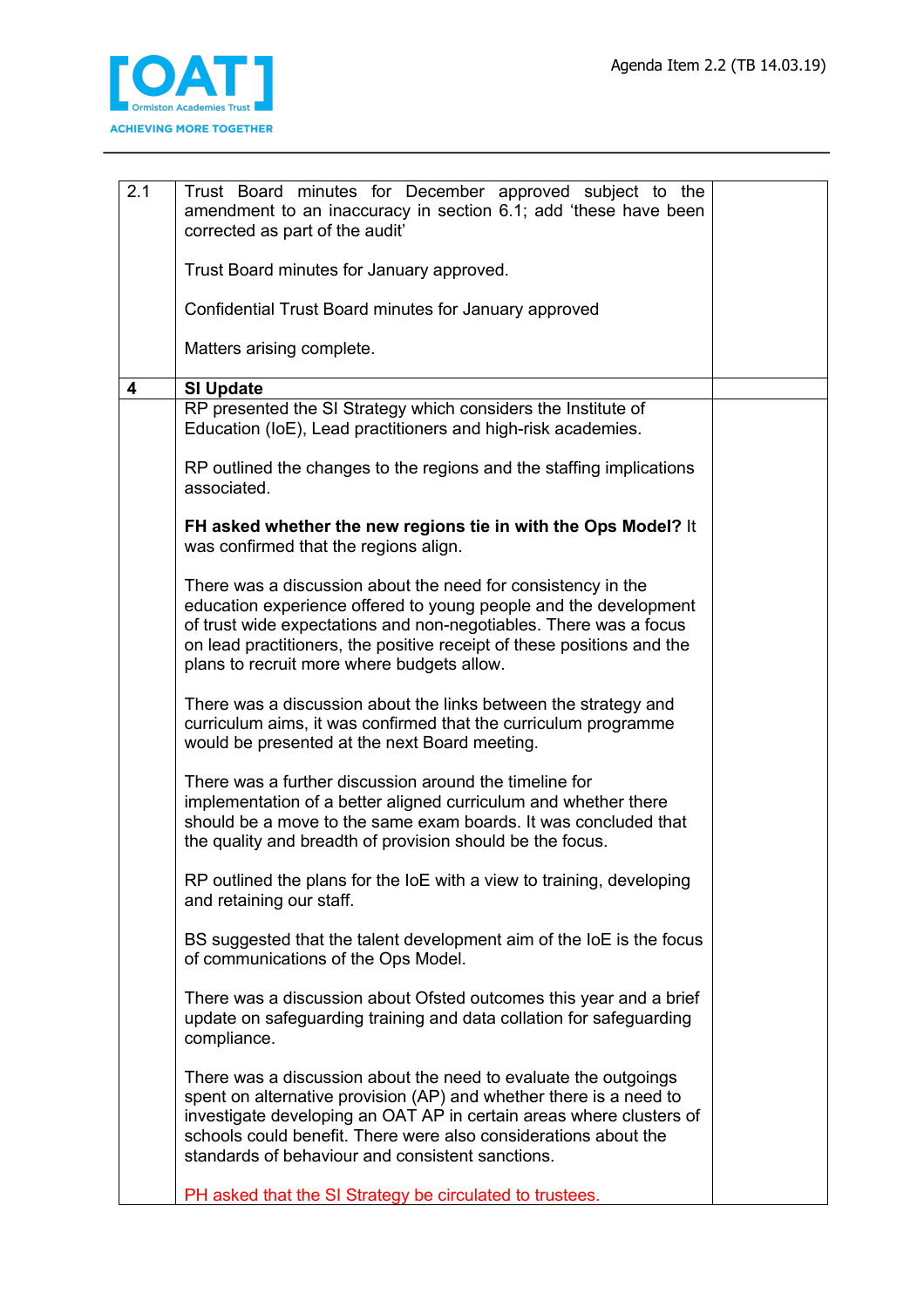

| 5              | <b>Estates Update</b>                                                                                                                                                                                                                                                                                        |  |
|----------------|--------------------------------------------------------------------------------------------------------------------------------------------------------------------------------------------------------------------------------------------------------------------------------------------------------------|--|
|                | JMi outlined that there has been progress made on ensuring ICT<br>compliance, capital works and pathfinders.                                                                                                                                                                                                 |  |
|                | There was a discussion about the need to collect trust wide H&S<br>data. It was concluded that this is used to demonstrate compliance<br>to unions and replaces accident books.                                                                                                                              |  |
|                | PH asked why a few academies have areas of non-compliance?                                                                                                                                                                                                                                                   |  |
|                | There was a discussion about the various issues and how they are<br>being addressed. It was concluded that the feedback at the next<br>board meeting should be that these issues have been rectified.                                                                                                        |  |
|                | JMi updated the board on capital projects and it was confirmed that<br>the grant money issued from the Phillip Hammond grant has been<br>noted in accounts.                                                                                                                                                  |  |
| 6              | <b>Data Project</b>                                                                                                                                                                                                                                                                                          |  |
|                | AW outlined the rationale for developing a data strategy including<br>the current position, risks, benefits of centralising data and the need<br>for investment.                                                                                                                                             |  |
|                | AW indicated that the first step is to get every academy on the same<br>management information systems (MIS). There will then be a move<br>to develop an analysis tool which meets the Trust's requirements.<br>AW outlined the timeline for this and interim measures until the tool<br>is fully developed. |  |
|                | IB noted that the appendix lists school software and asked<br>whether correct amount of licences are in place?                                                                                                                                                                                               |  |
|                | AW responded that licences is an indication but as some schools did<br>not respond this needs to be clarified.                                                                                                                                                                                               |  |
|                | FH noted the need to ensure that all individual strategies link to the<br>OAT strategy.                                                                                                                                                                                                                      |  |
|                | AW responded that this is a helpful reminder.                                                                                                                                                                                                                                                                |  |
|                | There was a discussion about the rationale for data collection and<br>the need to develop a better understanding of how students' needs<br>are being met.                                                                                                                                                    |  |
|                | There was a further discussion about how it was decided that<br>systems would be developed in house and what research has been<br>conducted into how other trusts do this. It was confirmed that the<br>data tool being developed will be an amalgamation of several data<br>processing tools.               |  |
| $\overline{7}$ | <b>Management Accounts</b>                                                                                                                                                                                                                                                                                   |  |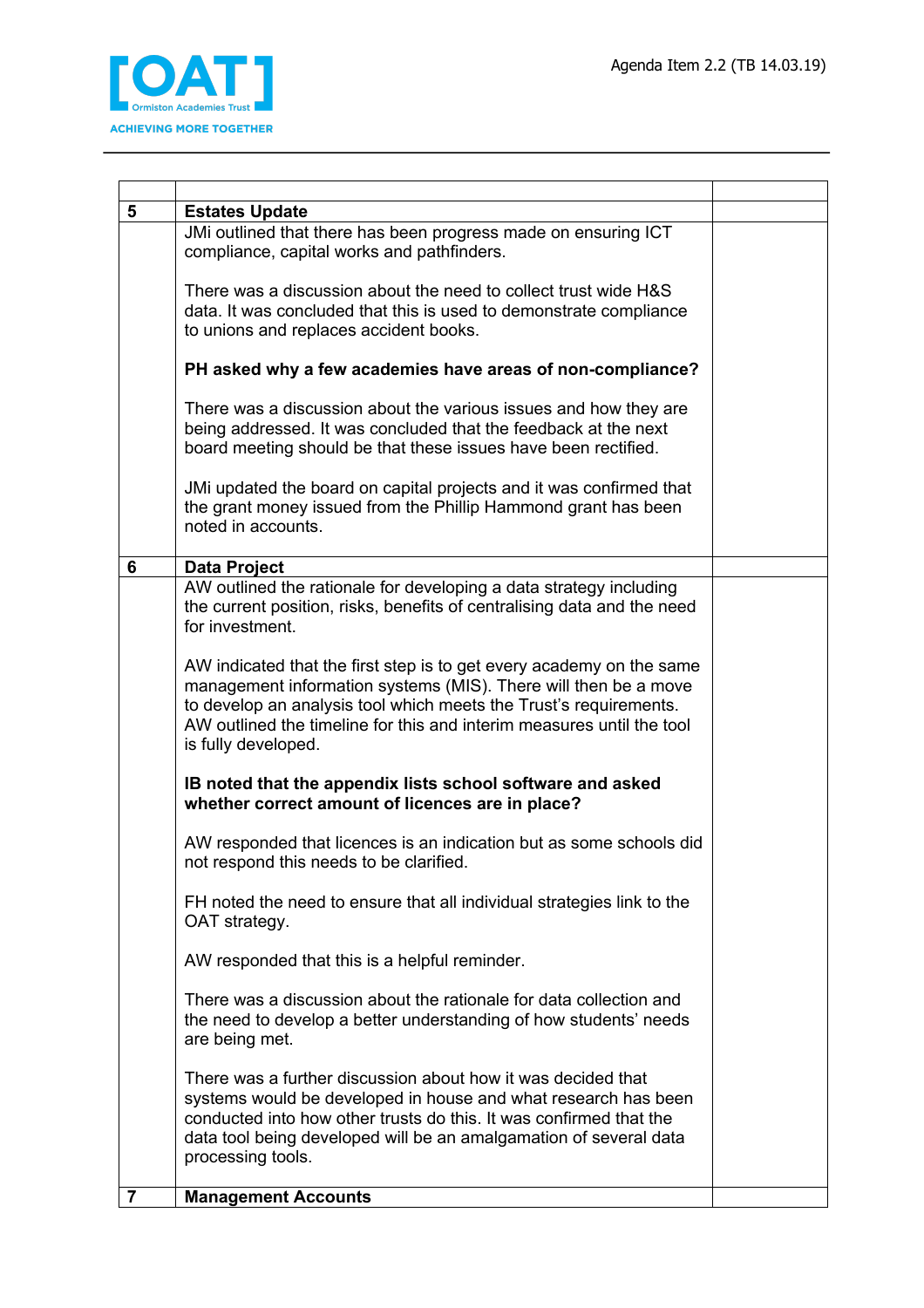

|   | PN outlined the current position and noted that the aim for the end of                                                                 |  |
|---|----------------------------------------------------------------------------------------------------------------------------------------|--|
|   | year forecast is to ensure that every academy meets budget. PN<br>further outlined academies that are currently not on track to meet   |  |
|   | this and how this will be mitigated.                                                                                                   |  |
|   |                                                                                                                                        |  |
|   | IB added that FOR has looked in detail at academies, particularly<br>the red academies. IB added that there has been consultation with |  |
|   | accountants regarding the Ops Model, the outcome of which was                                                                          |  |
|   | that the declarations will not need to be made this year.                                                                              |  |
|   |                                                                                                                                        |  |
|   | PN confirmed that draft budgets will be sent to the next FOR<br>committee in May.                                                      |  |
|   |                                                                                                                                        |  |
| 8 | <b>Strategy Implementation</b>                                                                                                         |  |
|   | AW outlined the need for a focus on corporate planning and aligning<br>'golden threads' throughout the organisation including the      |  |
|   | development of links between the strategy and both Academy                                                                             |  |
|   | Development Plans (ADPs) and budget planning                                                                                           |  |
|   |                                                                                                                                        |  |
|   | AW added that there is a need to ensure that the strategy is at the<br>centre of all workplace actions which means a shift in culture. |  |
|   | Templates are being developed for this. AW asked for the Board's                                                                       |  |
|   | view on reporting back on the strategy.                                                                                                |  |
|   | FH asked whether the tracking will be RAG rated?                                                                                       |  |
|   | AW confirmed that it will be.                                                                                                          |  |
|   | IB suggested that the head office monitoring needs to be reported at<br>Board level.                                                   |  |
|   | AJ asked what the perception of the level of centralisation is in<br>academies?                                                        |  |
|   | MS responded that there is an understanding of the need for                                                                            |  |
|   | change, particularly in terms of trust performance. As there is a                                                                      |  |
|   | focus on the Ops Model discussions, schools are content with the                                                                       |  |
|   | strategy.                                                                                                                              |  |
|   | There was a discussion about the need for strategy implementation                                                                      |  |
|   | to be light touch and carefully balance compliance and culture to                                                                      |  |
|   | ensure that academies see the value of the strategy in making<br>workstreams more efficient.                                           |  |
|   |                                                                                                                                        |  |
|   | There was a discussion about ADPs and the need to issue guidance                                                                       |  |
|   | on length and content.                                                                                                                 |  |
| 9 | <b>Conversions</b>                                                                                                                     |  |
|   | Sandymoor                                                                                                                              |  |
|   |                                                                                                                                        |  |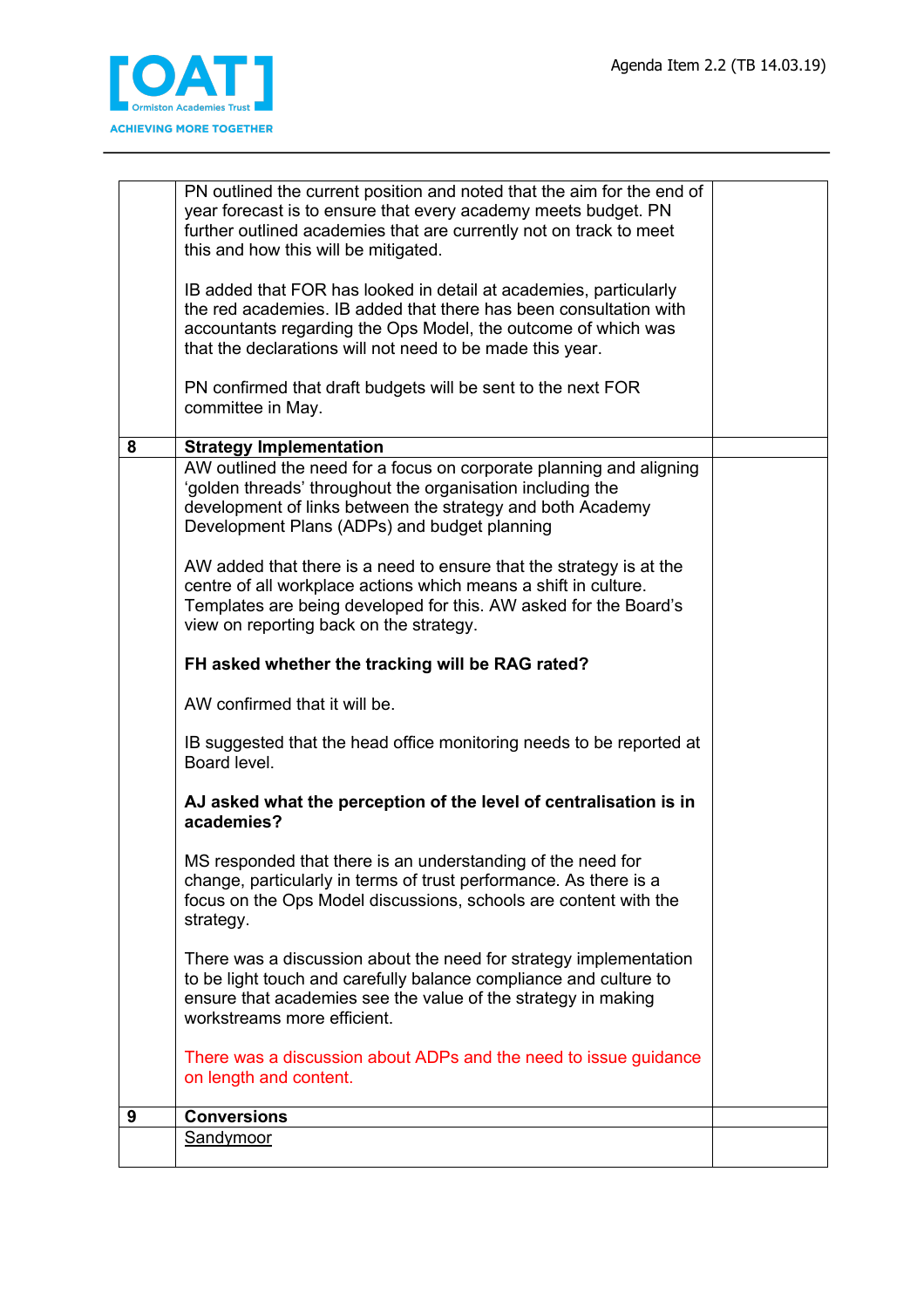

|    | The current position of Sandymoor school's position was discussed.<br>It was noted that the RSC has already given approval for the<br>conversion so the Trust Board just need to sign the conversion off. |  |
|----|-----------------------------------------------------------------------------------------------------------------------------------------------------------------------------------------------------------|--|
|    | PN noted that it is important that things happen in the right order<br>with considerations of LAG funding, forecast numbers, and deficits.                                                                |  |
|    | PM asked whether there is a conflict with Ormiston Bolingbroke<br>Academy?                                                                                                                                |  |
|    | NH responded that there is not a conflict and it makes sense for both<br>academies to be in one trust in order to plan pupil numbers across<br>both schools.                                              |  |
|    | <b>Brownhills</b>                                                                                                                                                                                         |  |
|    | PH asked whether Brownhills has been discussed at FOR?                                                                                                                                                    |  |
|    | IB responded that it had.                                                                                                                                                                                 |  |
|    | PH asked if FOR is content with Brownhills current position?                                                                                                                                              |  |
|    | AJ responded that some questions were asked. NH added that there<br>are some issues with Brownhills, most of which are easy to rectify.                                                                   |  |
|    | NH outlined that the key case for proceeding is the optimal location<br>and potential for capacity and relationship building.                                                                             |  |
|    | AJ asked that prior to final sign off the financial turnaround<br>plan is shared with the board?                                                                                                          |  |
|    | PN responded that they are outlined in the board papers.                                                                                                                                                  |  |
|    | AJ asked whether the forecasts were from Brownhills or OAT?                                                                                                                                               |  |
|    | PN responded that the forecasts are from Brownhills but OAT staff<br>have checked and are content that the forecasts are accurate                                                                         |  |
|    | Board happy for Brownhills conversion to continue.                                                                                                                                                        |  |
|    | FH stated the need to monitor what happens between now and<br>conversion and ensure that there is a transition plan.                                                                                      |  |
|    | NH responded that a memorandum of understanding is being put in<br>place.                                                                                                                                 |  |
|    | It was noted that Safeguarding also needs to be further assessed.                                                                                                                                         |  |
|    | The Board approved the continued conversions of both Sandymoor<br>and Brownhills.                                                                                                                         |  |
| 10 | <b>Decision Papers</b>                                                                                                                                                                                    |  |